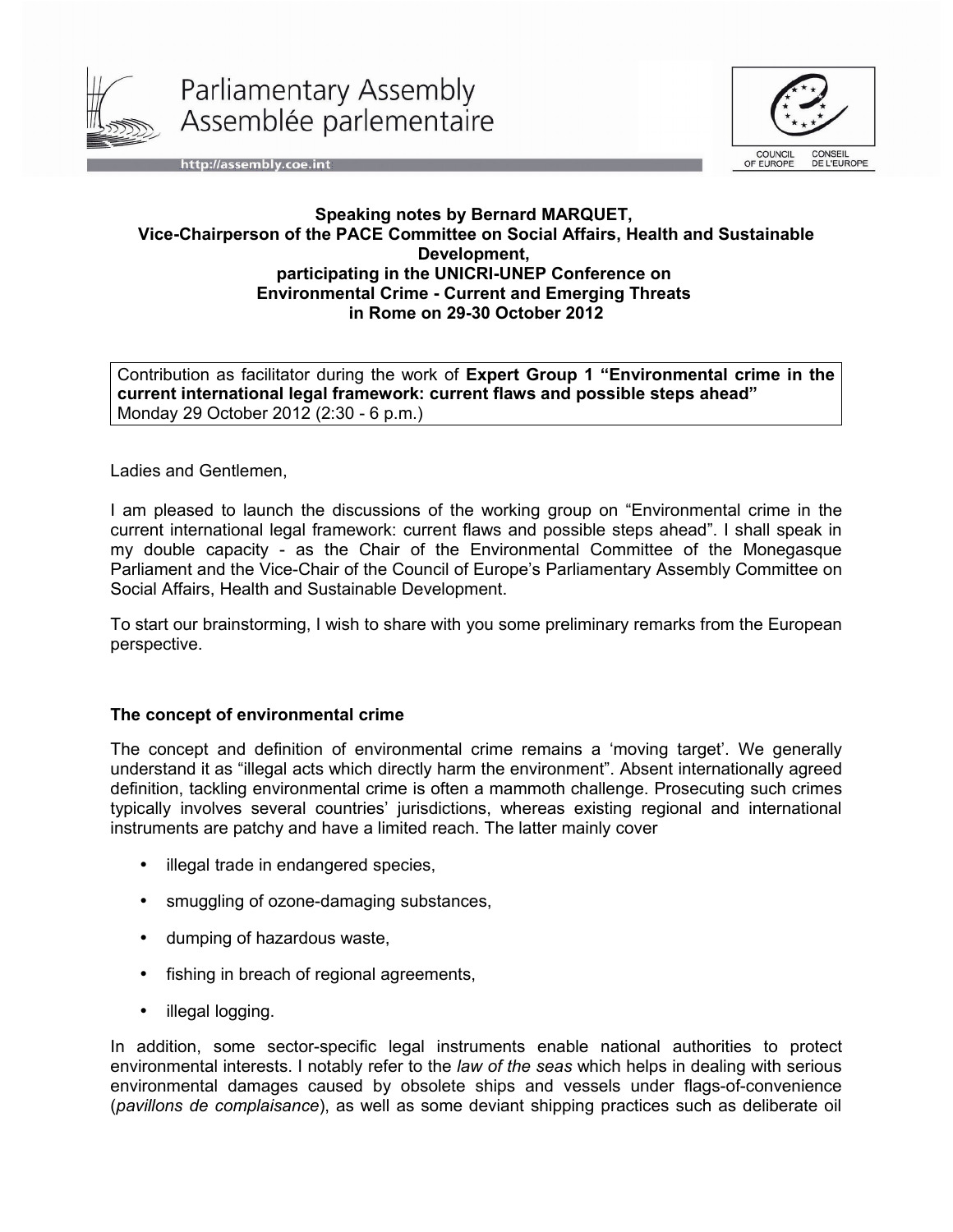emissions in high seas (*dégazages sauvages*).

We also have some regulatory rules, or merely 'codes of conduct', governing mining activities and the extraction of minerals.

At the same time, new technological developments bring about new challenges. Consider, for example, the risks of water pollution due to the rapidly spreading practice of shale gas and oil extraction via "fracking" or the pending exploitation of methane hydrates in the Arctic zone. There is a legal vacuum regarding environmental responsibilities of business actors in these high-risk fields of activity.

What about 'acts which directly harm the environment' - and, by extension, public health - when existing norms fail to adequately take into account evolving development patterns and economic 'modus operandi'? When laws simply do not exist in certain areas, does it mean that harm done to the environment is acceptable and sort of *de facto* 'legal'?

In this context, we should stress the importance of the "polluter pays" principle in the international environmental law. In theory, this principle has been endorsed by the OECD and EU countries. In practice, it remains difficult to enforce, given the broad margin of interpretation due to imprecise definitions and legal frameworks. Also, the bargaining power of guilty enterprises is often stronger than fragmented legal frameworks and the political will of decisionmakers.

Clearly, there are serious gaps at all levels (national, regional, international) of environmental legislation, which weakens the system of environmental protection, notably as regards prevention and prosecution of environmental crimes. I think it is urgent and paramount that this conference proposes a clear definition of environmental crime and seek the endorsement of it by governments on the widest possible geographical scale.

## **Environmental crime versus human rights and public health**

At European level, the Council of Europe - now grouping 47 member States - has devised several legal instruments for tackling environmental problems stemming from human activities or natural disasters. Because environmental problems have an increasing impact on human rights, public health, the quality of life and prospects for development, we believe that there is a need to protect the environment more effectively through a transversal and holistic approach.

Indeed, as early as 1972, the Stockholm Declaration recognised the **link between the environment and public health**, with many international initiatives following thereafter. International organisations, such as the *United Nations* had recognised the **right to food, water and sanitation as fundamental human rights**. More recently, the *Parliamentary Assembly* of the Council of Europe has made legislative proposals for a better recognition of the **right to a healthy environment**. This proposal echoes the public concern that environmental degradation - including because of environmental crime - hurts the fundamental human right to life which is enshrined in the European Convention on Human Rights.

Although the European Convention on Human Rights does not cover *explicitly* the right to a healthy environment, a number of judgments by the European Court of Human Rights have given rise to **case-law covering environmental problems** such as pollution. Moreover, another treaty - the European Social Charter - includes the right to protection of health which is interpreted by the Charter's oversight body as covering the right to a healthy environment.

For more information on this issue, I highly recommend to you to read the Council of Europe **"Manual on human rights and the Environment"** (Second edition) that was published in June this year.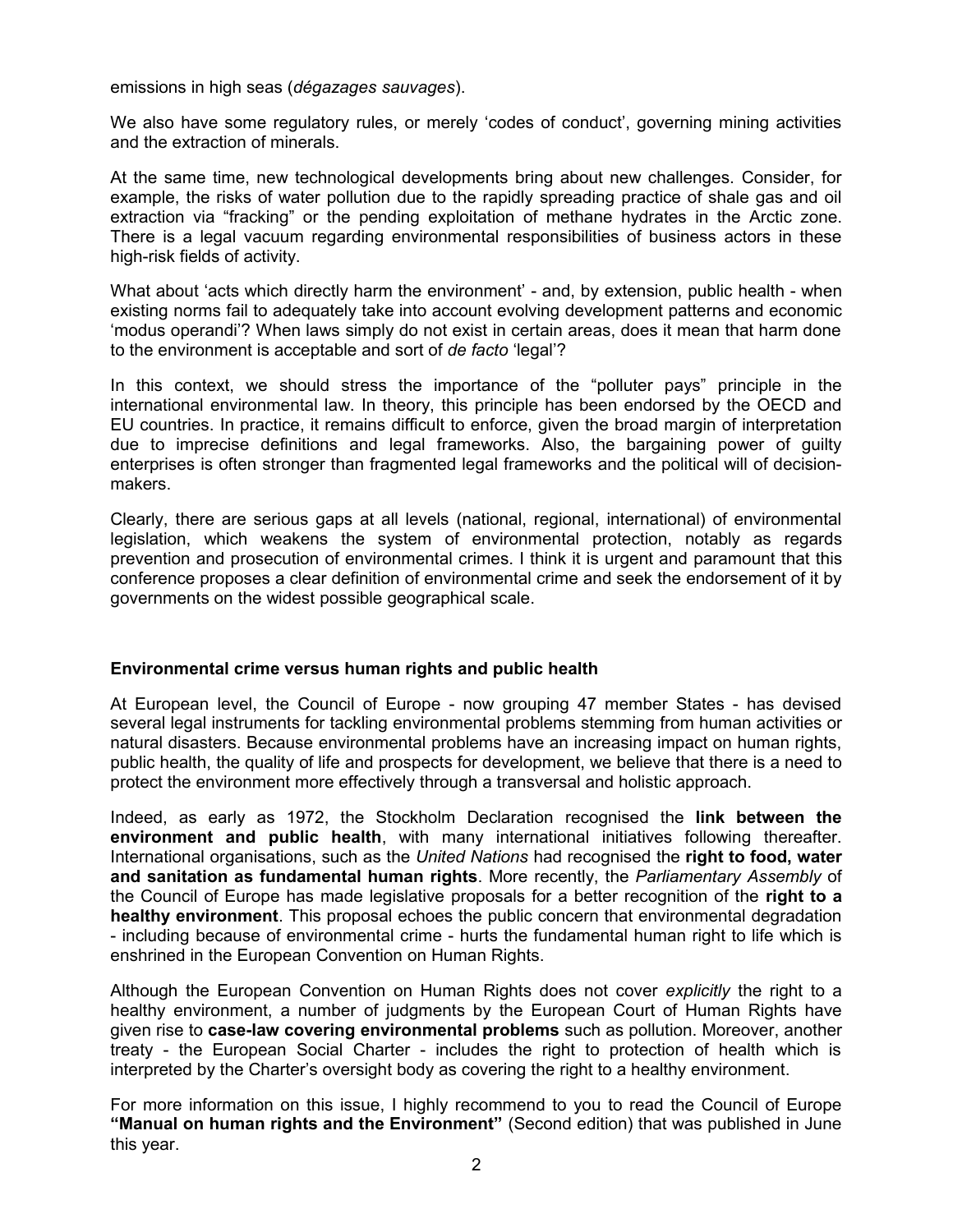I must also say that the Council of Europe faces increasing difficulties in making advances in the protection of the environment through law. There is, however, space for new initiatives on the ground. Expert studies and proposals could push public authorities for more cooperation and action not only at pan-European but also global level. Some European legal instruments could give rise to more comprehensive international instruments.

Four Council of Europe conventions cover specifically environmental challenges and offer some 'food for thought':

- the **Bern Convention** (on the Conservation of European Wildlife and Natural Habitats, ETS No. 104), ratified by 50 States including non-member countries and in force since 1982;
- the **Florence Convention** (or the **European Landscape Convention**, ETS No. 176), ratified by 37 States, signed by 3 States and in force since 2004.

Two other Conventions unfortunately were ahead of their time and never entered into force:

- the **Lugano Convention** (on Civil Liability for Damage resulting from Activities Dangerous to the Environment, ETS No. 150), with 9 signatures but no ratifications since the opening for signature in 1993; it was largely overshadowed by the EU Directive launched at the same time and therefore never entered into force;
- the **Convention on the Protection of Environment through Criminal Law** (ETS No. 172), with 13 signatures and 1 ratification since the opening for signature in 1998 (never entered into force); it is an ambitious instrument 'ahead of its time' that unfortunately never rallied sufficient support from the Council of Europe member States, whilst the EU member States preferred a 'softer' EU Directive.

At European level, there is also a highly successful **Aarhus Convention on Access to Information, Public Participation in Decision-making and Access to Justice in Environmental Matters**, launched by the UNECE (United Nations Economic Commission for Europe) and in force since 2001. Among the signatories features the EU which has incorporated some principles into its legislation, notably the Water Framework Directive. Finally, it is important to make sure that the existing monitoring and implementation mechanisms

of active European conventions should receive sufficient funding.

I am also member of WAITO FUNDATION (World Anti illicit Traffic Organization) an NGO who is a primary reference on contemporary criminal threats in matters of Counterfeiting-crime©

I am also Président of WAITO Monaco Environment Association who is the régional center of WAITO Fundation .

The aim is to criminalize all attacks on the environment endangering human safety

The general assembly to establish this new centre, comprising criminologists and criminal experts, declared its commitment to fighting counterfeit products endangering the health and safety of consumers.

"States seem to have a major blind spot when it comes to looking for means of effectively fighting counterfeiting and smuggling", WAITO founder, Pierre Delval told Monaco Info, "[Counterfeiting] is a criminal problem and requires a prevention and deterrence policy to combat criminal acts on the basis of criminal law. Today, criminal organizations linked to counterfeiting are developing and generating returns on a par, or even greater than those generated by drug trafficking."